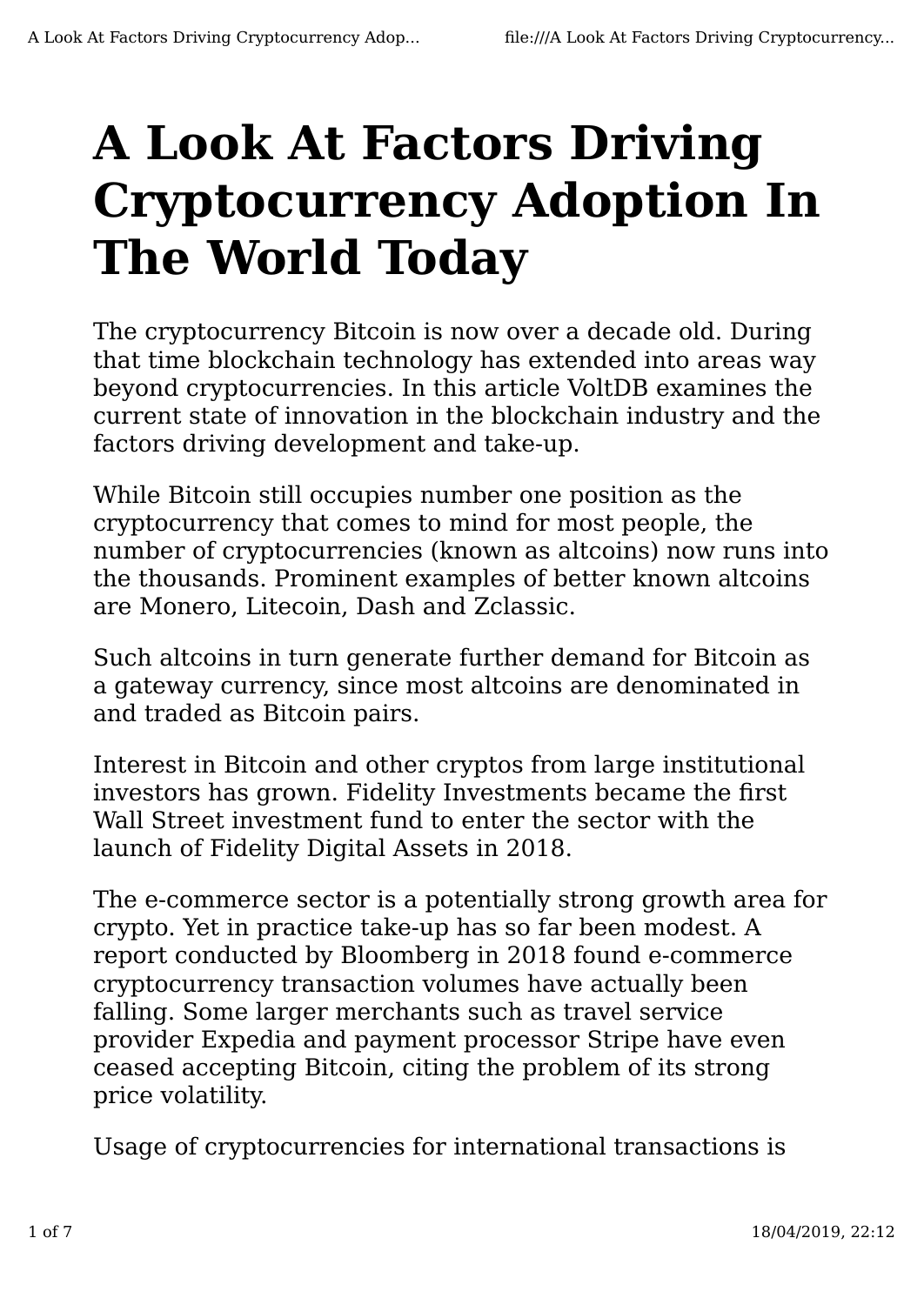another area with strong potential. The existing banking payments infrastructure is slow, cumbersome and costly to use.

One blockchain application being implemented at the interbanking level is XRP from Ripple Labs. As of 2019 over 200 banks and other financial service providers now use XRP or its parallel products xCurrent and xRapid for processing inter-bank transactions.

The migrant worker remittance sector is another growth area for cryptocurrency adoption. This sector is currently dominated by banks and mostly retail-based money transfer agents. Yet bank transfers are slow and expensive, while money transfer agents usually require a personal visit to an agent outlet and a physical payment in cash.

Younger Africans have shown themselves to be particularly open to using cryptocurrencies. Digital currency wallets are being implemented with mobile app interfaces which helps adoption. Internet connectivity in Africa has improved enormously in recent years and mobile cellphone usage has become widespread.

All these factors are driving take-up of cryptocurrencies on the African subcontinent. Humaniq is one example of a project which focuses on providing access to mobile cellphone-based cryptocurrency banking in third-world countries.

It's been noted that Bitcoin usage increases in situations of economic uncertainty. This has been the case in countries such as Zimbabwe and Venezuela where Bitcoin serves as a refuge from political and economic turmoil - hyperinflation in particular.

## **Problems Affecting Cryptocurrency Adoption**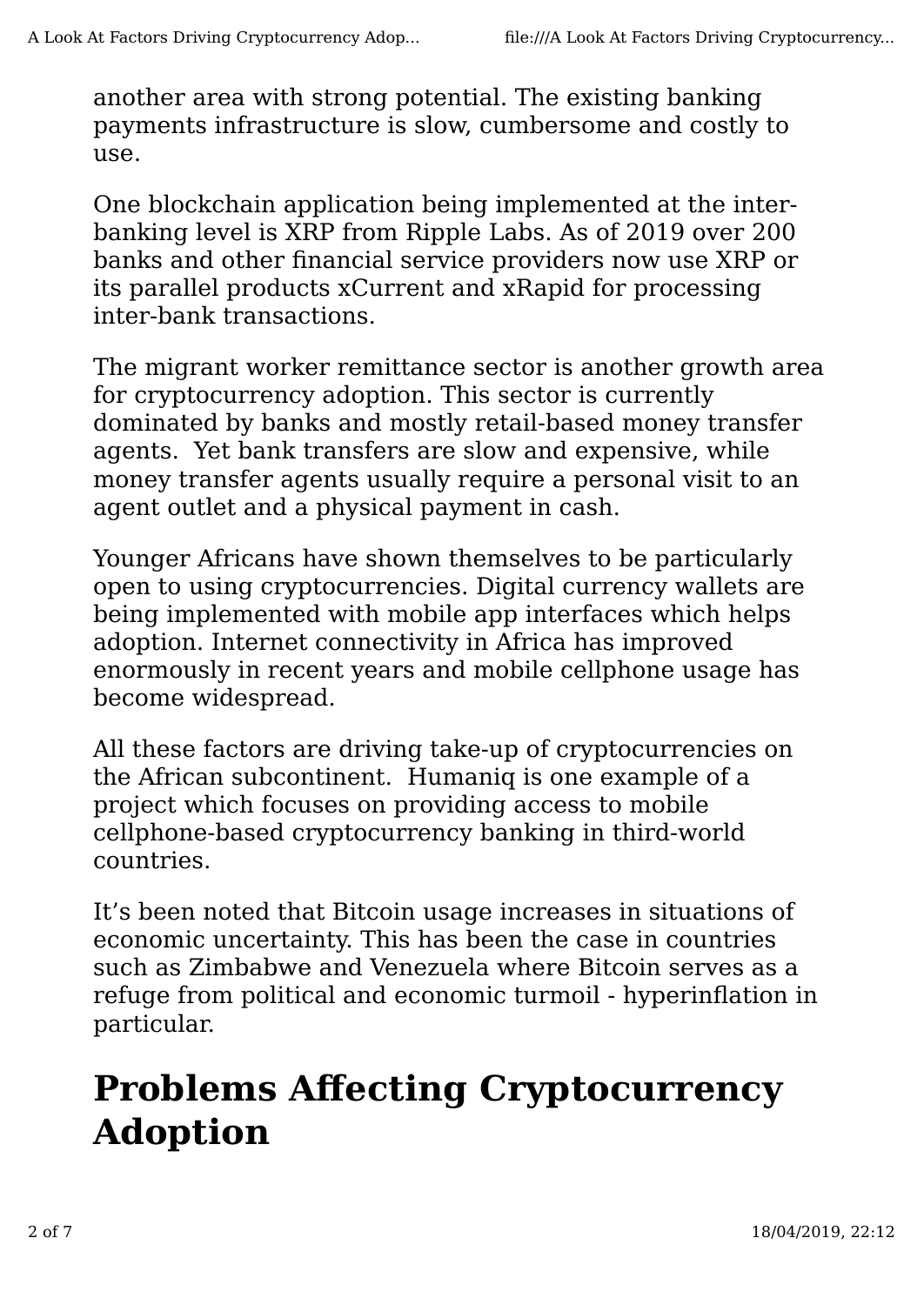However, a number of problems with cryptocurrencies need to be resolved before mainstream acceptance as a payment medium can occur.

Many cryptocurrencies still have scalability issues which restrict the volume of users and transactions their networks can support. Workaround solutions are in the pipeline, such as the Lightning Network, but so far these have not been wholly satisfactory.

Cryptocurrency usage is still too complicated for most people. This is partly due to technical factors, such as public/private key complexity and wallet operation.

These technical drawbacks are capable of resolution. Userfriendly minimal wallets which do not require the overhead of constant blockchain synchronization and trusted secure key vault systems are currently under development.

Some banks have taken an obstructive approach toward cryptocurrency transactions. The tendency has been to regard cryptocurrencies as a potential threat to their dominant position as financial services providers. Partly this is also due to lack of clarity from regulators and a concern to avoid the risk of violating AML/KYC requirements.

A more serious problem impacting the cryptocurrency industry are exchange break-ins. Outright fraud has also been an issue in some cases. This has an adverse effect on the reputation of the sector.

Another major factor with most cryptocurrencies is extreme price volatility and this puts Bitcoin and other cryptocurrencies at a disadvantage as a means of payment.

To counter this drawback, a new form of cryptocurrency has developed known as stablecoins. These are digital currencies whose value is pegged to fiat currencies. In practice, market price fluctuations still occur but are usually confined within a much smaller range. One example of a stablecoin is Tether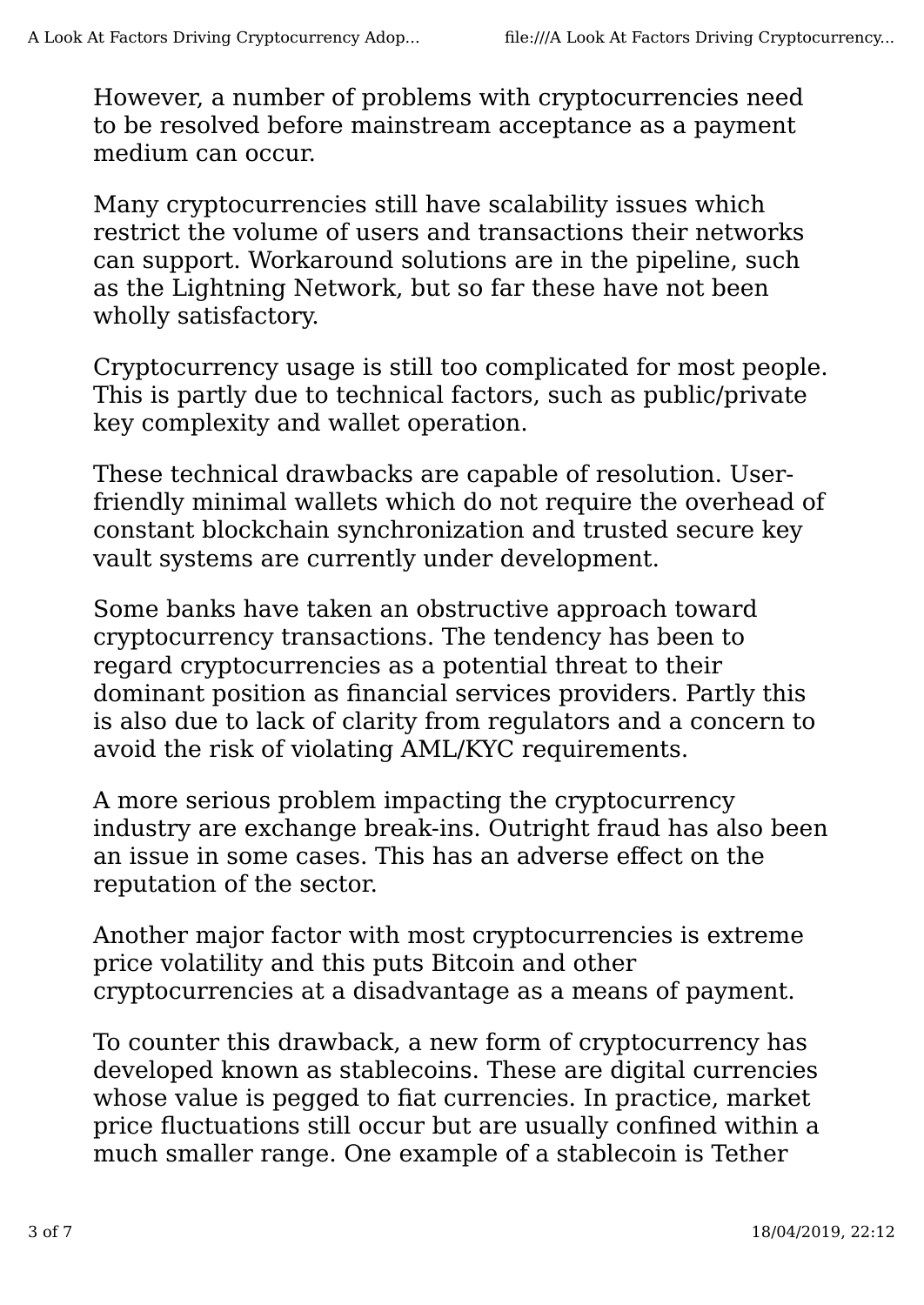(USDT) which currently has a total market cap of around \$2bn.

## **Blockchain Applications Now Extend Way Beyond Cryptocurrency**

Recent years have seen the development of blockchain networks in sectors ranging from medicine, the legal profession and government administration, to agriculture, retail, manufacturing and power generation among others. The currencies used by these networks, known collectively as utility tokens serve as the means for managing access to these services.

Perhaps the most well-known utility blockchain is the Ethereum network which hosts decentralized applications or Dapps which manage "smart contracts". Ethereum acts as a "Blockchain as a Service" or BaaS platform on which other tokens can easily be issued and provides the necessary transactions processing capacity.

There also exist other BaaS networks, for example NEM, Stratis, EOS and Cardana, as well as commercially operated services such as IBM's Hyperledger.

Other utility token networks specialize in offering specific services. Examples include Vechain, which provides supply chain management facilities, Power Ledger (POWR) for energy grid management, Medibloc and Dentacoin which provide healthcare record processing, and the data cloud storage system Storj.

Another major user for blockchain technology is the developing Internet of Things (IoT) sector. IBM's own Watson IoT Platform enables IoT devices to communicate and be managed via a private ledger operating on the IBM blockchain.

Changpeng Zhao, CEO of the world's biggest cryptocurrency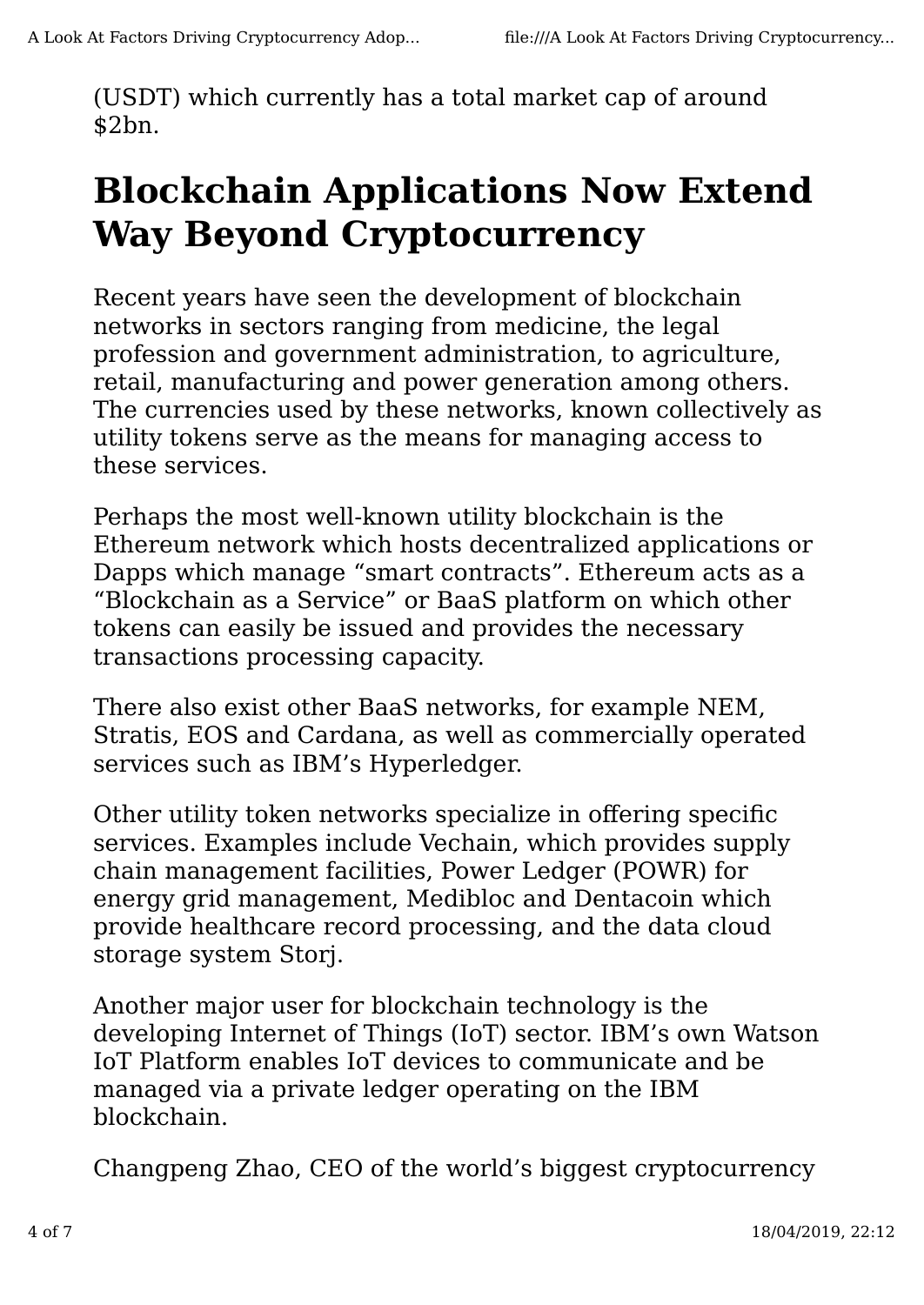exchange Binance says current BaaS platforms such as Ethereum cannot scale to high volume usage. He believes existing "open to all" BaaS systems will lose market position to new more specialized networks.

Brian Armstrong, CEO of leading US cryptocurrency exchange Coinbase predicts continual growth of cryptocurrency applications and believes the number of people using cryptocurrencies could reach one billion over the next five years, compared to just 40 million today. Armstrong says: "Every open source project, every charity, potentially every fund or these new types of decentralized organizations, they're all going to have their own tokens."

Another growth area for blockchain technology are security tokens representing traded assets such as stocks, bonds, derivatives and commodities. In contrast to other blockchain currencies, security tokens are now recognized and regulated by the US SEC.

These new areas of application for blockchain tokens combined with greater usage will mean increased demand for cryptocurrency exchanges providing high-reliability trading services.

Some stock exchanges have plans to implement security token exchanges. Cryptocurrency futures trading has also grown substantially via exchanges such as Hong-Kong based Bitmex and Chicago Mercantile Exchange (CME), the world's largest futures exchange.

Another area of development are decentralized exchanges implemented on a blockchain. The world's largest cryptocurrency exchange Binance has announced plans to launch its own decentralized exchange. Changpeng Zhao of Binance says "I believe that decentralized exchanges are the future".

While some countries have adopted a belligerent policy toward cryptocurrency, others have been more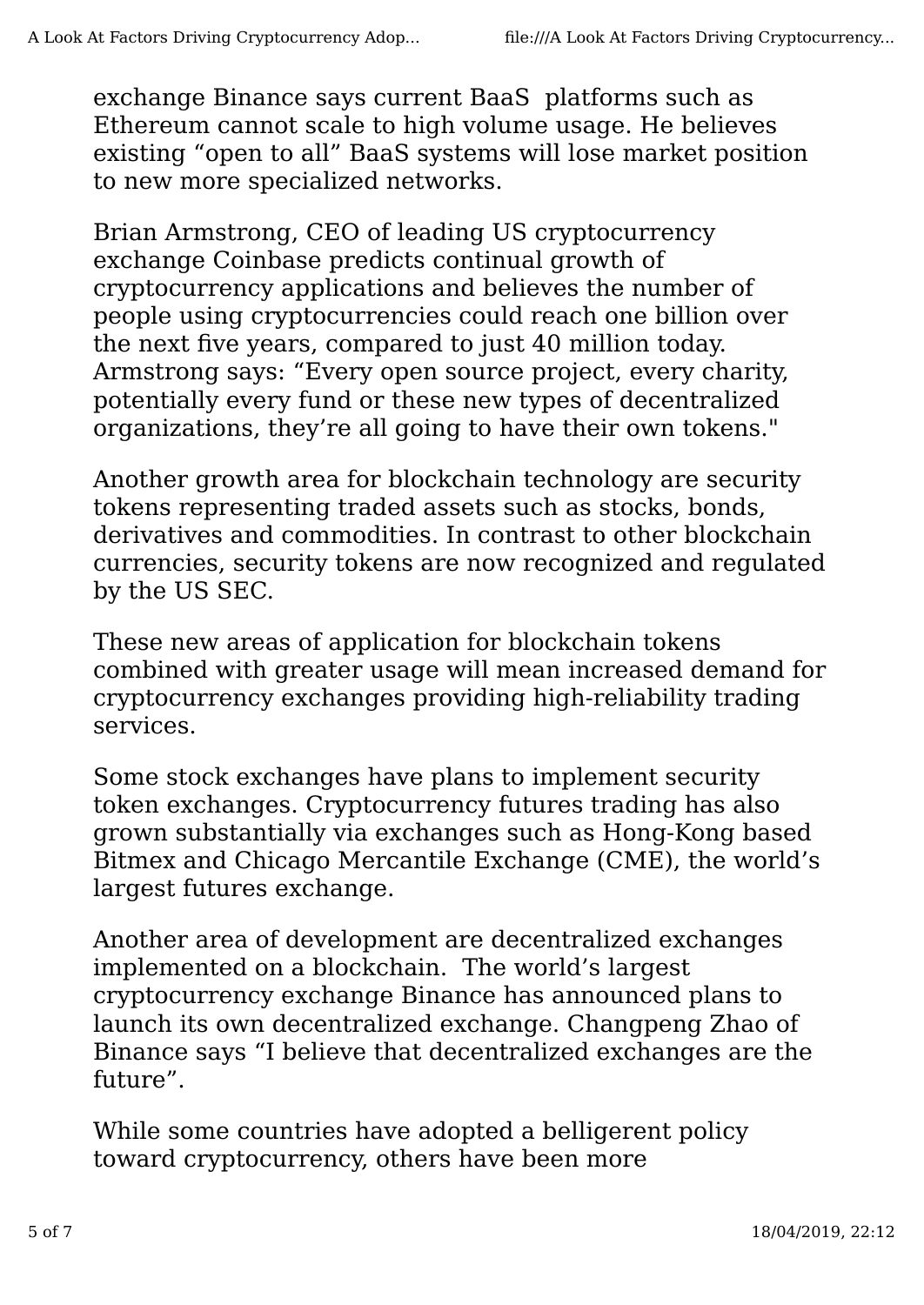accommodating, such as Japan and Australia, where crypto is now recognized legal tender.

Christine Lagarde, head of the IMF believes cryptocurrency could eventually replace traditional fiat currencies, although it's debatable to what extent governments would willingly cede monetary control to privately-operated digital currencies.

A more likely outcome might be development by central banks of national fiat cryptocurrencies using blockchain technology which enables governments to maintain full control over their currency. According to MIT Technology Review, at least 15 central banks are interested in adopting blockchain technology for their existing national currencies, among them China, Canada, Norway, Senegal and Tunisia.

These developments indicate the blockchain technology sector is experiencing a rapid period of growth and innovation which is benefiting many different areas of application. Technical and other issues still inhibit mass adoption, but these will gradually be overcome.

## **How Blockchain Applications Can Benefit From VoltDB Database**

As the number of users and transaction volumes increase, efficient blockchain performance and node operation will be crucial, especially for large scale networks such as those servicing IoT applications as well as high volume cryptocurrency exchanges.

Low real-time latency rates of responsiveness and high transaction volume throughput are crucial to the success of all these services. So far, many blockchain networks have not shown to scale well under high user volume conditions.

Big data blockchain applications of this kind are areas where VoltDB's high performance database can assist in improving